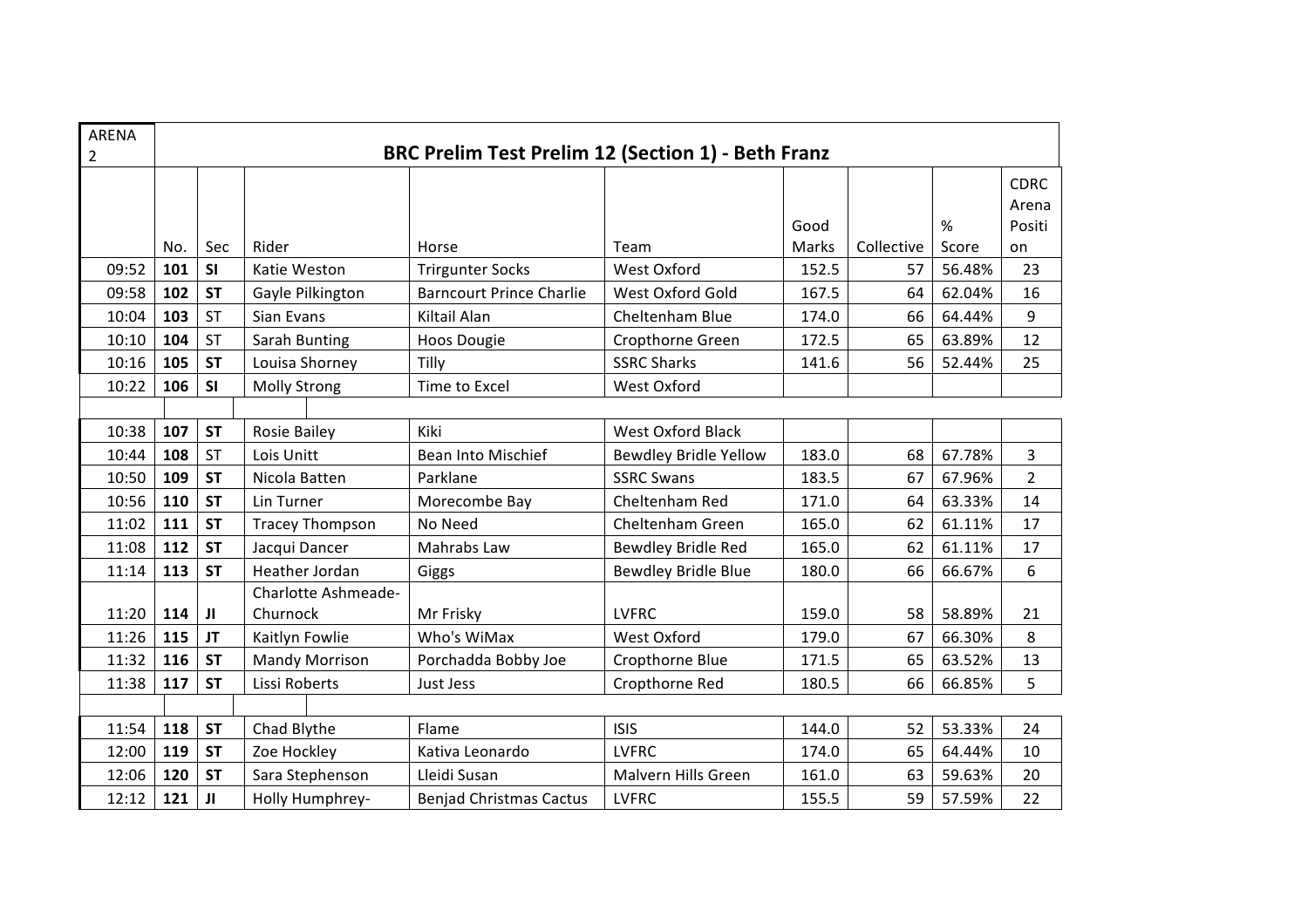|       |     |           | Phillips          |                  |                      |       |    |        |    |
|-------|-----|-----------|-------------------|------------------|----------------------|-------|----|--------|----|
| 12:18 | 122 | <b>ST</b> | Anne Price        | Half a Guiness   | Malvern Hills Purple | 181.0 | 66 | 67.04% | 4  |
| 12:24 | 123 | <b>ST</b> | Lisa Drinkwater   | Frank's Grey Lad | Malvern Hills Red    | 179.0 | 68 | 66.30% |    |
| 12:30 | 124 | <b>ST</b> | Alex Riches       | Mr Darcy         | Malvern Hills Blue   | 174.0 | 64 | 64.44% | 11 |
| 12:36 | 125 | <b>ST</b> | Freya McAleer     | Whitney          | West Oxford          | 168.0 | 63 | 62.22% | 15 |
|       |     |           |                   |                  | Shropshire South     |       |    |        |    |
| 12:42 | 126 | <b>ST</b> | Rebecca Hall      | Trethella        | <b>Shires</b>        | 191.0 | 70 | 70.74% |    |
| 12:48 | 127 | <b>ST</b> | <b>Beth Evans</b> | Phlamenca        | Worcester            | 162.0 | 59 | 60.00% | 19 |

| ARENA        |     |           |                       |                                                      |                                |               |            |         |                                  |  |  |  |  |
|--------------|-----|-----------|-----------------------|------------------------------------------------------|--------------------------------|---------------|------------|---------|----------------------------------|--|--|--|--|
| $\mathbf{2}$ |     |           |                       | BRC Prelim Test Prelim 12 (Section 2) - Sheila Young |                                |               |            |         |                                  |  |  |  |  |
|              | No. |           | Rider                 | Horse                                                | Team                           | Good<br>Marks | Collective | % Score | <b>CDRC</b><br>Arena<br>Position |  |  |  |  |
| 14:28        | 128 | <b>ST</b> | Mary Williams         | <b>Beautiful Light</b>                               | West Oxford Gold               |               |            |         |                                  |  |  |  |  |
| 14:34        | 129 | <b>ST</b> | Julie Castle          | Lone Silversky                                       | Cropthorne Green               | 175.5         | 66         | 65.00%  | 9                                |  |  |  |  |
| 14:40        | 130 | <b>ST</b> | Louise Killey         | Derrylackey Man                                      | Shropshire South Swans         | 181.5         | 68         | 67.22%  | 4                                |  |  |  |  |
| 14:46        | 131 | <b>ST</b> | Angela Rowberry       | Snow Storm                                           | <b>Bewdley Bridle Yellow</b>   | 179.0         | 65         | 66.30%  | 5                                |  |  |  |  |
| 14:52        | 132 | <b>ST</b> | Lyn Williams          | Fly                                                  | Cheltenham Blue                | 168.5         | 64         | 62.41%  | 13                               |  |  |  |  |
| 14:58        | 133 | <b>ST</b> | <b>Terri Priest</b>   | Smart                                                | <b>Shropshire South Shires</b> | 171.0         | 64         | 63.33%  | 10                               |  |  |  |  |
| 15:04        | 134 | <b>ST</b> | Lynette Ayres         | <b>Brulia Prince</b>                                 | Cheltenham Red                 | 171.0         | 61         | 63.33%  | 11                               |  |  |  |  |
| 15:10        | 135 | <b>ST</b> | Rachael Baldwin       | Bo's Return                                          | Cheltenham Green               | 164.0         | 60         | 60.74%  | 16                               |  |  |  |  |
|              |     |           |                       |                                                      |                                |               |            |         |                                  |  |  |  |  |
| 15:26        | 136 | <b>ST</b> | Vicky Franklin        | Archfield Commando                                   | Bewdley Bridle Red             | 164.0         | 60         | 60.74%  | 16                               |  |  |  |  |
| 15:32        | 137 | <b>ST</b> | <b>Bridget Banks</b>  | Audrey's Fancy                                       | Bewdley Bridle Blue            | 156.5         | 56         | 57.96%  | 21                               |  |  |  |  |
| 15:38        | 138 | JT        | Rhiannon Foreman      | Petra                                                | West Oxford                    | 162.5         | 59         | 60.19%  | 19                               |  |  |  |  |
| 15:44        | 139 | ЛL        | <b>Gracie Harding</b> | Cui Peseta                                           | West Oxford                    | 168.5         | 63         | 62.41%  | 14                               |  |  |  |  |
| 15:50        | 140 | JI        | Laila Chok            | Pye                                                  | West Oxford                    | 154.0         | 57         | 57.04%  | 22                               |  |  |  |  |
| 15:56        | 141 | <b>ST</b> | Julia Plumb           | Castletown Lady                                      | Cropthorne Blue                | 178.0         | 66         | 65.93%  | 7                                |  |  |  |  |
| 16:02        | 142 | <b>ST</b> | <b>Verity Roberts</b> | Icon's Diamond                                       | Cropthorne Red                 | 178.5         | 69         | 66.11%  | 6                                |  |  |  |  |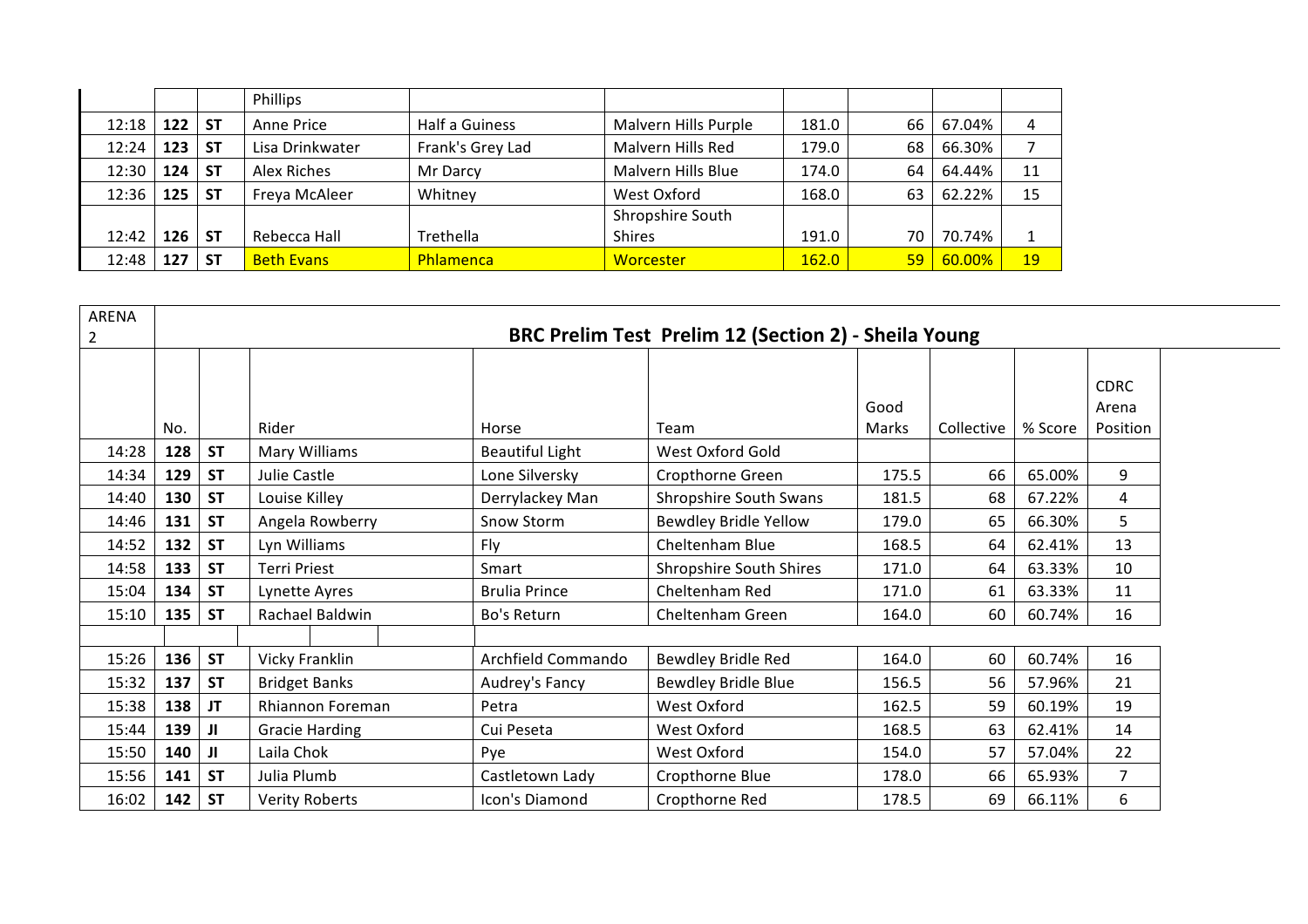| 16:08 | 143 | <b>ST</b> | Janet Keeley   | Elegant Lady        | <b>ISIS</b>                    | 167.5 | 63 | 62.04% | 15             |
|-------|-----|-----------|----------------|---------------------|--------------------------------|-------|----|--------|----------------|
| 16:14 | 144 | <b>ST</b> | Sheila Jones   | Romke Fan Reuett    | <b>LVFRV</b>                   | 163.5 | 60 | 60.56% | 18             |
| 16:20 | 145 | <b>ST</b> | Anna Robson    | Santa Fe            | Malvern Hills Green            |       |    |        |                |
|       |     |           |                |                     |                                |       |    |        |                |
| 16:36 | 146 | <b>ST</b> | Jo Joynes      | <b>Emily Jane</b>   | Malvern Hills Purple           | 170.5 | 64 | 63.15% | 12             |
| 16:42 | 147 | <b>ST</b> | Julie Jeffs    | Hedefeld Joe        | Malvern Hills Red              | 195.0 | 74 | 72.22% | ົາ             |
| 16:48 | 148 | <b>ST</b> | Liz Wise       | Showtime Jazz       | Malvern Hills Blue             | 183.5 | 68 | 67.96% | 3              |
| 16:54 | 149 | <b>ST</b> | David Darby    | Baydale Jupiter     | <b>Shropshire South Sharks</b> | 176.5 | 66 | 65.37% | 8              |
| 17:00 | 150 | <b>ST</b> | Kaitlyn Ogle   | Reining Monarch     | Worcester                      |       |    |        |                |
| 17:06 | 151 | <b>ST</b> | Yvonne Ley     | Ropewalk Rhys       | <b>West Oxford Black</b>       | 161.0 | 59 | 59.63% | 20             |
| 17:12 | 152 | -SI       | Lauren Painter | <b>Barrister II</b> | Worcester                      | 200.5 | 77 | 74.26% | 1 <sup>1</sup> |

| ARENA 1 |     | <b>BRC Novice Test Novice 28 (Section 1) - Simon Laurens</b> |                        |                                 |                                |              |            |         | <b>CDRC Arena Place</b> |  |  |  |
|---------|-----|--------------------------------------------------------------|------------------------|---------------------------------|--------------------------------|--------------|------------|---------|-------------------------|--|--|--|
|         |     |                                                              |                        |                                 |                                | Good         |            |         | Arena                   |  |  |  |
|         | No. | Sec                                                          | Rider                  | Horse                           | Team                           | <b>Marks</b> | Collective | % Score | Position                |  |  |  |
| 09:52   | 201 | <b>ST</b>                                                    | Vicki Gatehouse        | Charlville Windmill Prince      | Bewdley Bridle Yellow          | 146.0        | 51         | 60.83%  | 21                      |  |  |  |
| 09:58   | 202 | <b>ST</b>                                                    | Michelle Holder        | Desert Wells                    | Cheltenham Blue                | 159.0        | 53         | 66.25%  | 7                       |  |  |  |
| 10:04   | 203 | <b>ST</b>                                                    | Kayleigh Jones         | Sweet Pea                       | Cheltenham Red                 | 157.0        | 53         | 65.42%  | 9                       |  |  |  |
| 10:10   | 204 | <b>ST</b>                                                    | Jo Elliot              | Eastern Grey                    | Cheltenham Green               | 156.0        | 52         | 65.00%  | 11                      |  |  |  |
| 10:16   | 205 | <b>ST</b>                                                    | Jessica Birch          | La Bellle Bobbios               | <b>Shropshire South Sharks</b> | 148.5        | 50         | 61.88%  | 19                      |  |  |  |
| 10:22   | 206 | <b>ST</b>                                                    | <b>Natalie Canning</b> | Archfield Romeo                 | <b>Shropshire South Swans</b>  | 168.5        | 57         | 70.21%  | 3                       |  |  |  |
|         |     |                                                              |                        |                                 |                                |              |            |         |                         |  |  |  |
| 10:38   | 207 | <b>ST</b>                                                    | Wendy Woodward         | Gambi                           | <b>Shropshire South Shires</b> | 145.5        | 49         | 60.63%  | 23                      |  |  |  |
| 10:44   | 208 | JT                                                           | Morgan-Beth Crockford  | Crumpwell Uriel                 | West Oxford                    | 159.0        | 53         | 66.25%  | $\overline{7}$          |  |  |  |
|         |     |                                                              |                        | <b>Stratton's Town Imperial</b> |                                |              |            |         |                         |  |  |  |
| 10:50   | 209 | <b>ST</b>                                                    | <b>Charlotte Green</b> | Mint                            | Cropthorne Blue                | 149.0        | 50         | 62.08%  | 18                      |  |  |  |
| 10:56   | 210 | <b>ST</b>                                                    | Alex Worrall           | Pierrot II                      | Cropthorne Red                 | 162.0        | 54         | 67.50%  | 6                       |  |  |  |
| 11:02   | 211 | <b>ST</b>                                                    | Margaret Boyd          | Geminee                         | Cropthorne Green               | 148.5        | 50         | 61.88%  | 19                      |  |  |  |
| 11:08   | 212 | <b>ST</b>                                                    | Fiona Smith            | Yo Cautivo                      | <b>ISIS</b>                    | 154.0        | 52         | 64.17%  | 13                      |  |  |  |